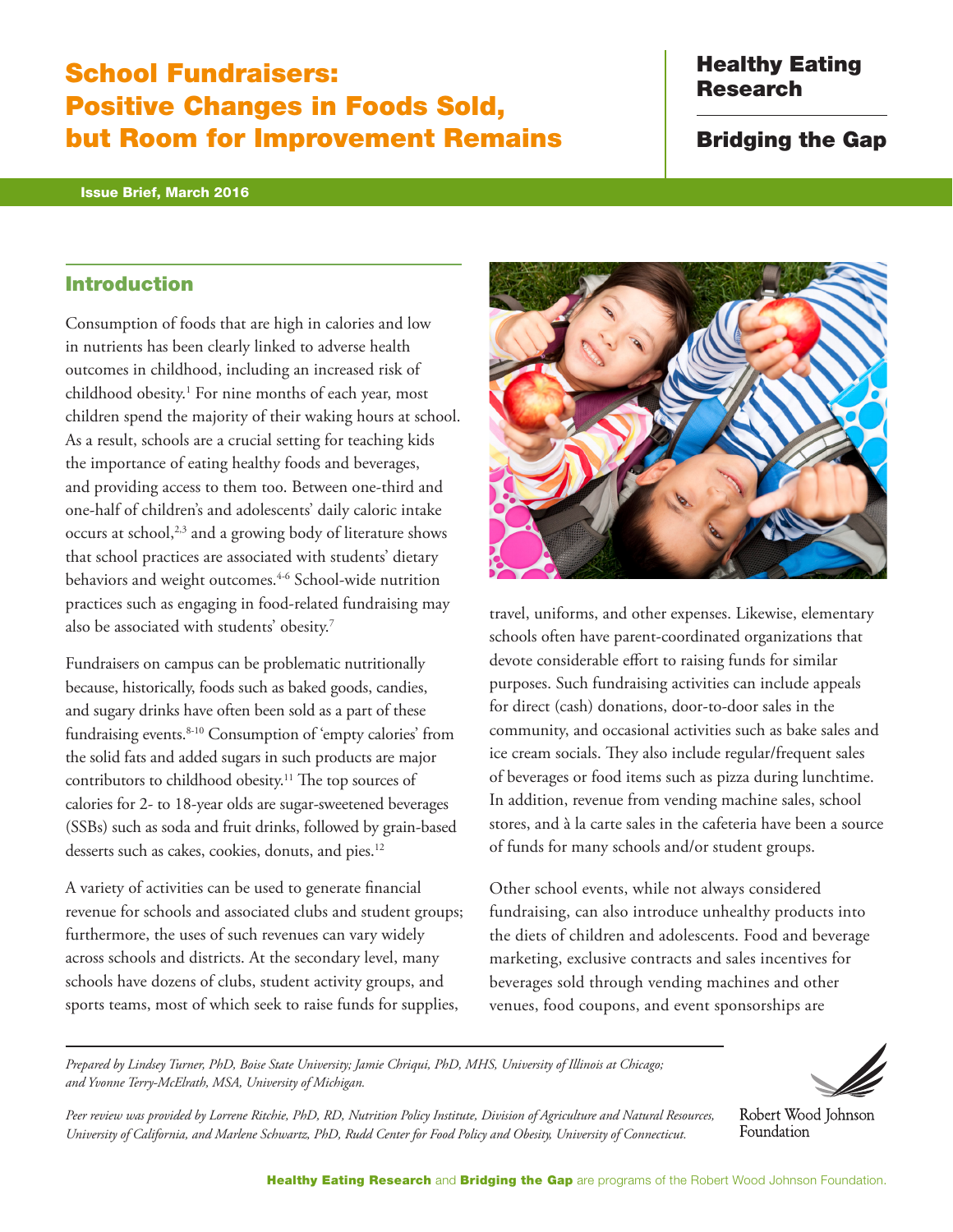several ways in which advertisers gain access to schools, often providing financial incentives to schools for such access.<sup>13,14</sup> Some schools participate in sponsored fundraisers at restaurants, whereby a portion of the profits on a particular night are provided to the school. Repeated exposure to such marketing can impact children's subsequent food choices and brand preferences, even outside of the school setting.<sup>14-17</sup> In effect, schools are being used to market unhealthy foods to children and adolescents. The one-time revenue received by schools for such access is probably minimal, but the long-term consequences of children developing unhealthy dietary preferences are profound.

The primary focus of this issue brief is on the types of in-school fundraising activities that include the sale of unhealthy foods and beverages on campus during the school day. This brief also describes potential strategies that may offer opportunities for schools to successfully raise funds without adversely impacting student health.

### The Evidence

This brief reviews previously reported research on this topic, and presents new data from the *Bridging the Gap* (BTG) research program. Information gathered during the 2013– 14 school year from surveys of nationally representative samples of 640 public elementary schools<sup>18</sup> as well as from 300 public middle schools and 312 public high schools<sup>19</sup> are provided. In addition, nationally representative data from a corresponding sample of 748 U.S. public school districts collected as part of BTG's National Wellness Policy Study<sup>20,21</sup> during 2013–14 are provided.

### Food-related fundraising is common and has been in existence for many years.

■ In 2006, the Centers for Disease Control and Prevention's nationally representative School Health Policies and Programs Study found that the sale of foods and beverages at school or in the community, for the purposes of raising money for a school-sponsored activity, occurred at 76 percent of elementary schools, 78 percent of middle schools, and 84 percent of high schools.<sup>10</sup>

- Fundraising strategies such as pizza dinners or ice cream social nights at school, and sponsored fundraiser nights at local restaurants, are not required to comply with Smart Snacks nutrition guidelines. However, they are still common ways in which children and families are exposed to unhealthy foods and beverages for the purpose of generating financial support for schools. Nationwide survey data from the Centers for Disease Control and Prevention found that in 2006, such fundraisers were conducted by 25 percent of K-12 schools.<sup>10</sup>
- BTG data from 2013–14 indicated that pizza dinners or ice cream socials were held at 62 percent of elementary schools. Sponsored fundraiser nights at local restaurants were held by 57 percent of elementary schools, and 23 percent of elementary schools held these events more than three times per year.

# The past decade (2005-2015) has brought a variety of changes to the school food environment, including food sold at school fundraisers.

- Following the requirement<sup>22</sup> that school districts develop wellness policies, which took effect as of the start of the 2006–07 school year, districts have increasingly addressed fundraising practices in their local wellness policies.<sup>21</sup>
- School nutrition has also been an increasing focus of national policy efforts in the past five years, following passage of the Healthy, Hunger-Free Kids Act of 2010 and the ensuing Smart Snacks school nutrition standards that went into effect in July 2014. The Smart Snacks standards define the portion sizes and types of beverages and foods that may be sold outside of school meals on school campuses during the school day, defined by the U.S. Department of Agriculture as 12:01 AM until 30 minutes after the final school bell.<sup>23</sup> These standards primarily impact three venues: vending machines, school stores or snack bars, and à la carte lines in the cafeteria.
- The Smart Snacks standards allow for occasional special exemptions for fundraisers, whereby non-compliant items may be sold on campus during school hours.<sup>23</sup> The number of allowable fundraiser exemptions is left up to the agency in each state that oversees child nutrition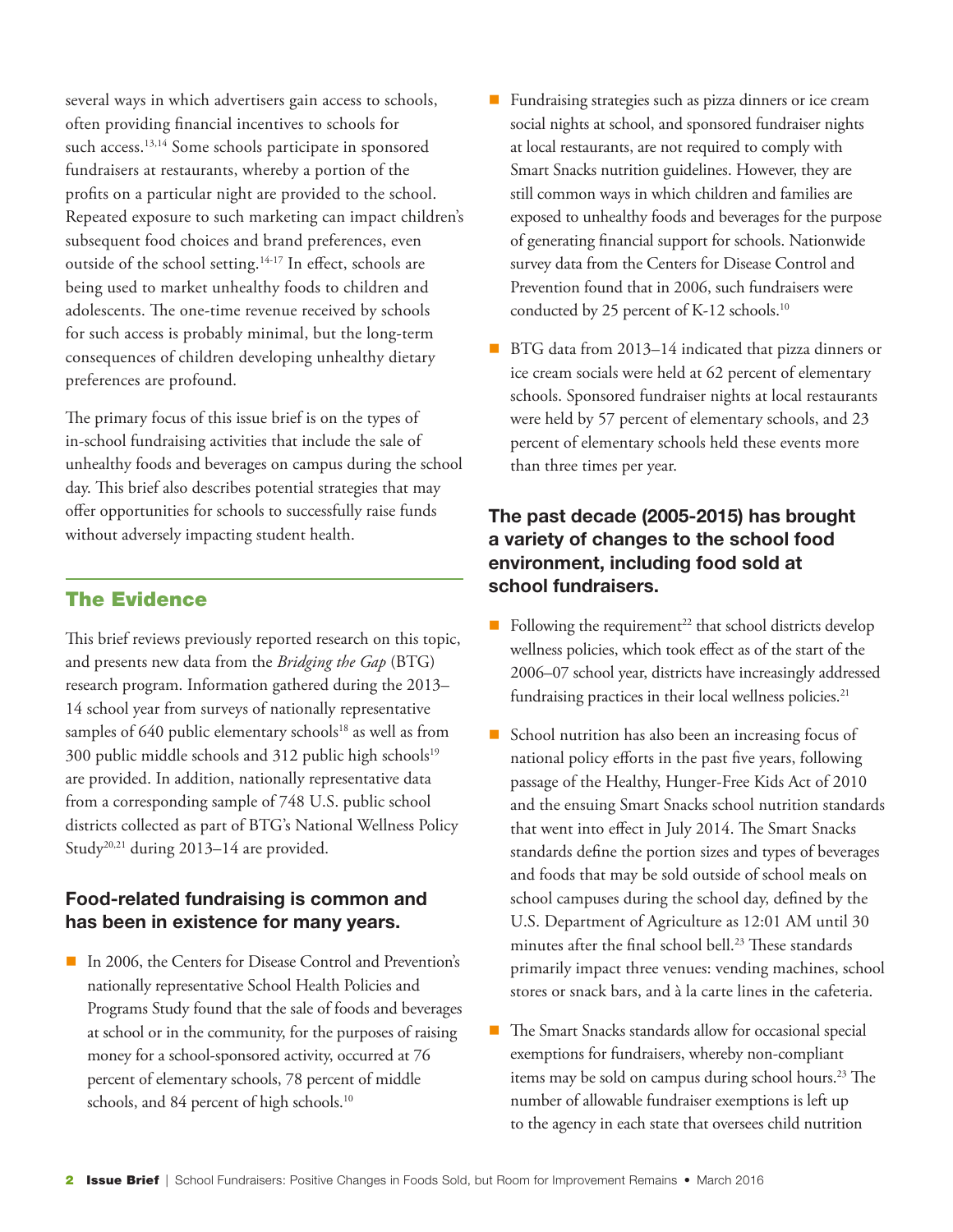programs, and currently there is much variability in the number of exempted school fundraisers that states permit.

■ Although many states have a zero-exemption policy in other words, any products sold on campus as a fundraiser must comply with Smart Snacks standards others have allowed exemptions, in some cases for many days per school year. Figure 1 shows which states have a zero-exemption policy and which allow exemptions, as of December 1, 2015.<sup>24</sup> However, these state policies may have changed since publication of this brief.

#### Figure 1: State Fundraising Exemption Policies



# The evidence indicating a need to serve only healthy foods at fundraisers was available even before Smart Snacks, but school practices and state- and district-level policies did not reflect that evidence.

■ School-wide food practices such as fundraising—in addition to other practices such as using food as a reward for good behavior or academic achievement, and allowing food in classroom parties—were shown in a 2005 study

to be significantly associated with higher weight outcomes among teens in Minnesota middle schools.7

- National research using data from 2003-2007 showed that weight outcomes among middle school students were healthier in states where laws restrict foods sold in schools, compared to states without such laws.<sup>5</sup> This suggests that nutrition regulations may be a key strategy for improving student health. Typically, these laws restrict the food sold in vending machines and in cafeteria à la carte lines, as well as food given as rewards and made available at school fundraisers.
- Prior to Smart Snacks, some schools were already subject to fundraising limits at the school site level, but these limits were fairly uneven. As shown in Figure 2, BTG data from 2013–14 indicate that across elementary, middle, and high school levels, about half of students attended schools that had nutrition-related limitations on foods and beverages sold at fundraisers. Fewer than 20 percent of all students attended schools where the school administrator indicated that the school either did not have fundraisers or only allowed healthy foods to be sold at fundraisers.
- $\blacksquare$  One possible explanation for the limited restrictions on fundraisers in schools is the fact that prior to Smart Snacks standards, state laws and district policies in this area were lacking (Figures 3 and 4).

### Figure 2. School Limits on Fundraising, 2013-14 School Year (Percent)



**Elementary Schools Middle Schools High Schools**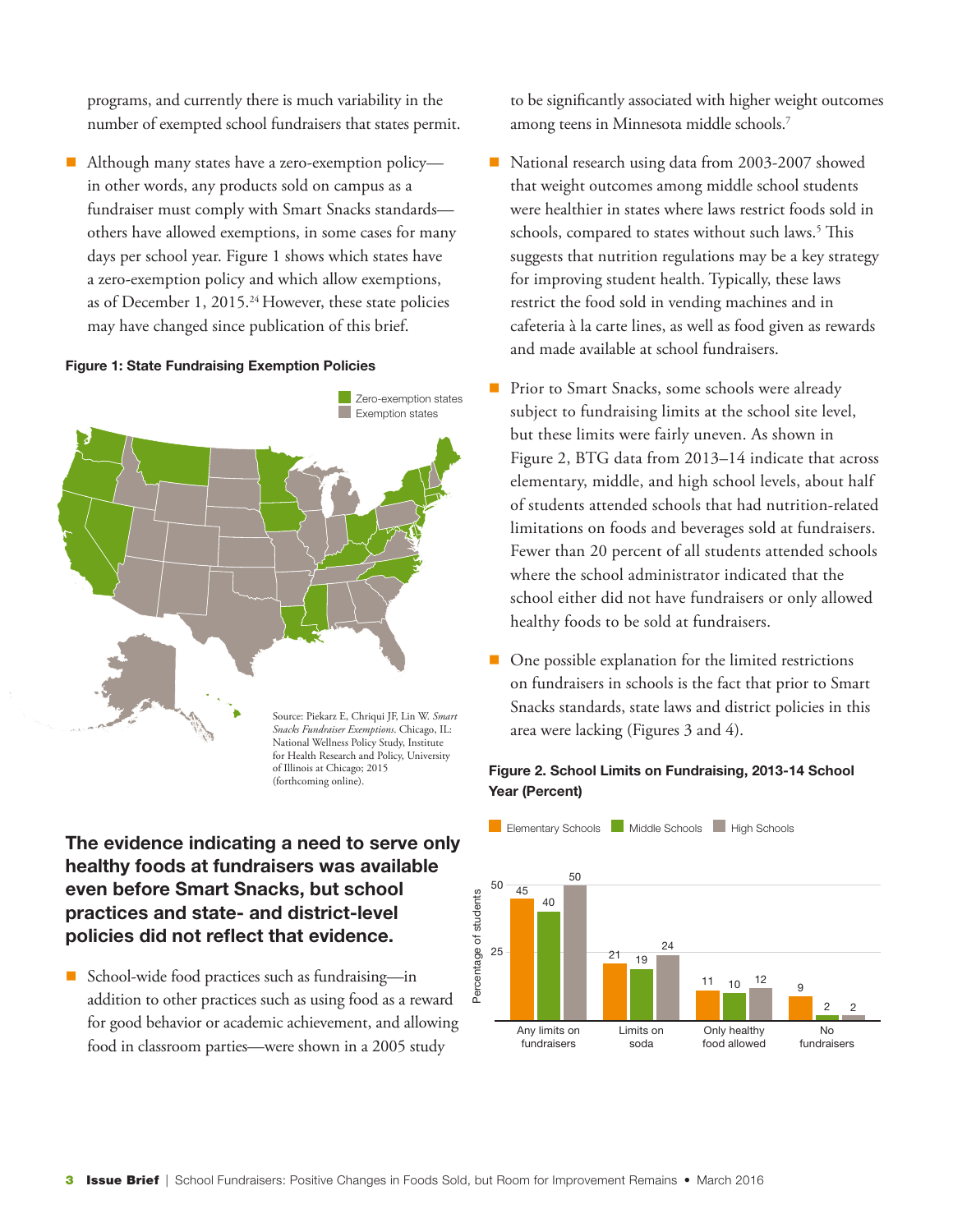#### Figure 3. State Laws Requiring Limits on School Fundraisers by Grade Level, 2013-14 School Year (Percent)



- $\blacksquare$  Consistent with the school-level data shown in Figures 3 and 4, state laws and district policies typically covered elementary schools rather than middle or high schools.
- $\blacksquare$  Regardless of the grade level of applicability, both state laws and district policies were most likely to prohibit regular soda in fundraisers, compared to candy or other unhealthy foods and beverages. For example, in 2013–14, more than 40 percent of students attended schools that prohibited regular soda sales, compared to 20 percent that prohibited candy sales.

# There is a need to gather evidence on the specific impact of Smart Snacks standards on both foods sold at school fundraisers and new fundraising methods. Such policies, if implemented consistently, have the potential to improve student diets and student health.

- $\blacksquare$  It is unclear how Smart Snacks limits on fundraisers held on campus during school hours will impact schoollevel fundraising practices, and—importantly—how such changes may impact students' dietary intake and health outcomes. However, prior work has shown the importance of policies for improving school practices,<sup>25,26</sup> and the new Smart Snacks standards have the potential to improve these key outcomes, if implemented consistently.
- Data collected prior to Smart Snacks shows that a combination of state- and district-level fundraising

#### Figure 4. District Policies Requiring Limits on School Fundraisers by Grade Level, 2013-14 School Year (Percent)



restrictions together are associated with healthier school practices.<sup>27</sup> As shown in Figure 5, schools are far more likely to report that they follow nutritional limits regarding fundraising practices when state- and districtlevel policies exist. However, additional information is needed about which schools comply with district- and state-level policies, and which do not.

 $\blacksquare$  Many school districts and state agencies have been providing support to schools to implement healthier fundraising practices. Between 2010 and 2012, 70 percent of states provided guidance or policy-related assistance to schools and districts regarding ways to discourage the sale of unhealthy foods or beverages in school fundraisers, and 78 percent of states provided technical assistance to schools on this topic.<sup>28</sup> Identifying effective means of providing such guidance or assistance would be beneficial.

### Figure 5. Associations Between School-level Fundraising Limits and District/State Policy (Percent)

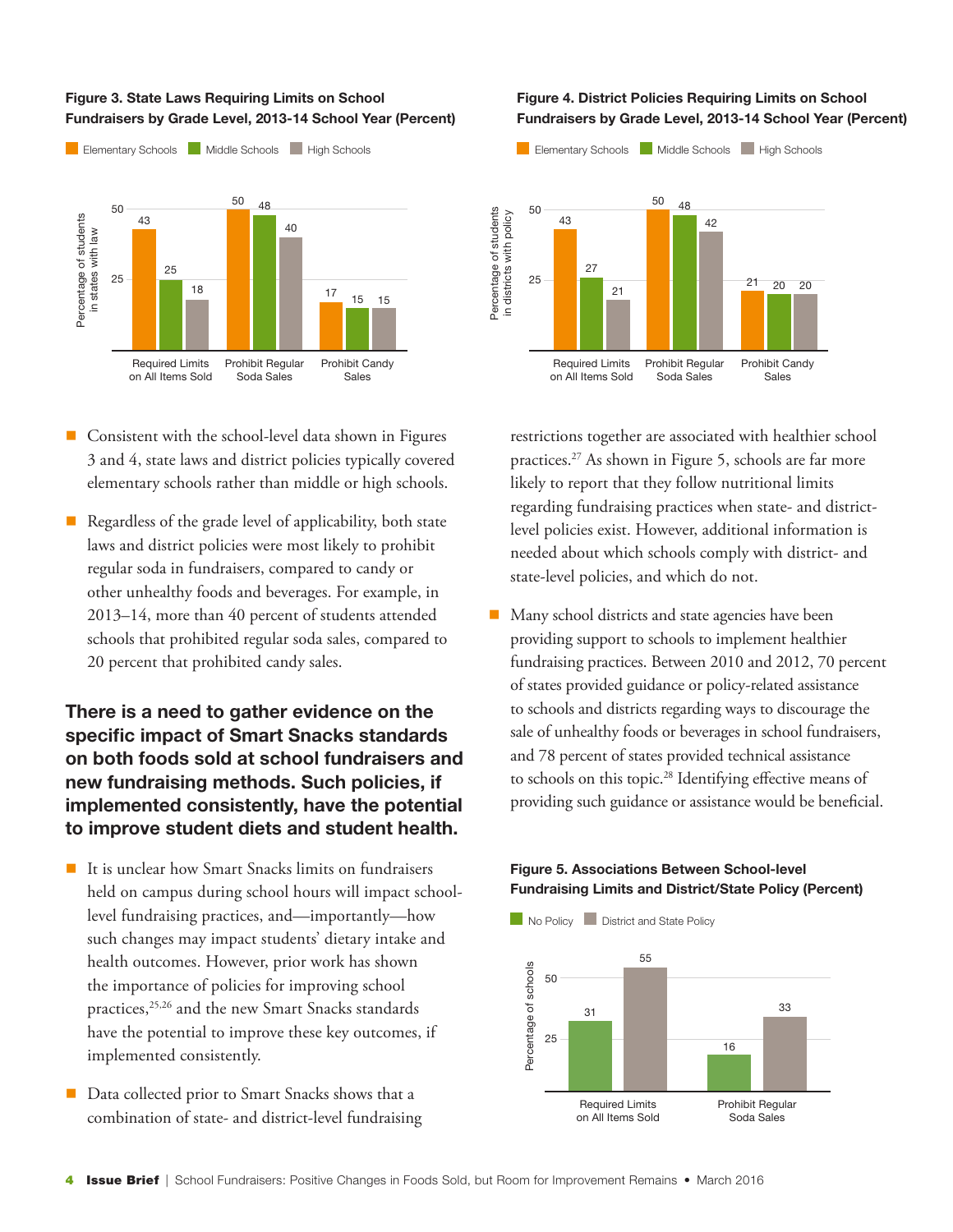### **Conclusions**

School fundraisers involving nutrient-poor, high-calorie foods increase children's and adolescents' exposure to unhealthy options.2,7-9 When such food-based fundraisers are held frequently, they are likely to adversely impact longer-term health outcomes and have been associated with adolescent obesity.7 Reducing the frequency of unhealthy school fundraisers has promise for improving the health of children. Many other options exist for schools to generate revenue in ways that promote—rather than diminish children's health, and many schools appear to be engaging in such practices. Nevertheless, much room remains for broader implementation of healthier fundraising practices across the nation.

Approximately half of elementary schools now hold physical activity fundraisers. Such strategies have the potential to convey positive messages about health while also meeting schools' financial needs. Physical activity fundraisers also complement health messaging about the importance of physical activity, rather than conveying the contradictory messages that occur when foods lacking in nutritional value are sold at athletic events or to raise funds for sports teams.

Additional work is needed to understand the impact of changes in fundraising strategies in terms of the amount of revenue generated and the impact on school finances. Because many schools rely on supplemental sources of revenue to conduct educational programs, it is crucial that schools remain able to raise funds for these important activities and programs; however, finding solutions that do not contribute to unhealthy behaviors is essential.

### Policy Implications

Smart Snacks allows states to exempt some fundraisers at which unhealthy foods and beverages may be sold. This has resulted in a patchwork of fundraiser policies and practices nationwide. As such, opportunities exist for decision-makers at the state, district, and school levels to strengthen their policies as well as to provide clear and definitive guidance regarding fundraisers. Examples of strategies that may be taken include:

- *Technical Assistance:* State- and district-level policies play an important role in setting the stage for schoollevel practices. Technical assistance efforts at the state and local level—from state departments of education, agriculture, and state or regional health departments are important for helping local education agencies to develop prudent policies, and for schools to implement healthier practices.
- *Fundraiser Exemption Decision-Making: As state* policymakers continue to assess how many—if any fundraiser exemptions to allow, it is important to balance the need for schools to generate revenue with the equally important goal of promoting student health. Providing clear guidance on allowable fundraisers is critical, as is routinely re-evaluating the exemption policy to determine the extent to which such exemptions may be undermining school health and student wellness efforts.
- *Non-Food Fundraisers:* Physical activity-based fundraisers may be a viable and profitable alternative to foodbased fundraisers such as ice cream socials and family pizza nights. State and district policies could require or recommend that schools engage in and/or give preference to non-food fundraisers.
- *Fundraisers not Covered by Smart Snacks*: Although the Smart Snacks standards only apply to foods and beverages sold on campus during the school day, schools and districts should consider applying similar standards to fundraisers occurring on school grounds during non-school hours or off campus. This would include: ice cream socials or family pizza nights; common aspects of commercialism occurring off campus, such as food coupons, event sponsorships, or sponsored nights at local restaurants; and other events on campus during the school day such as sales of fast food and the use of exclusive beverage contracts with quotarelated incentives. Such strategies may also help to limit students' exposure to unhealthy foods.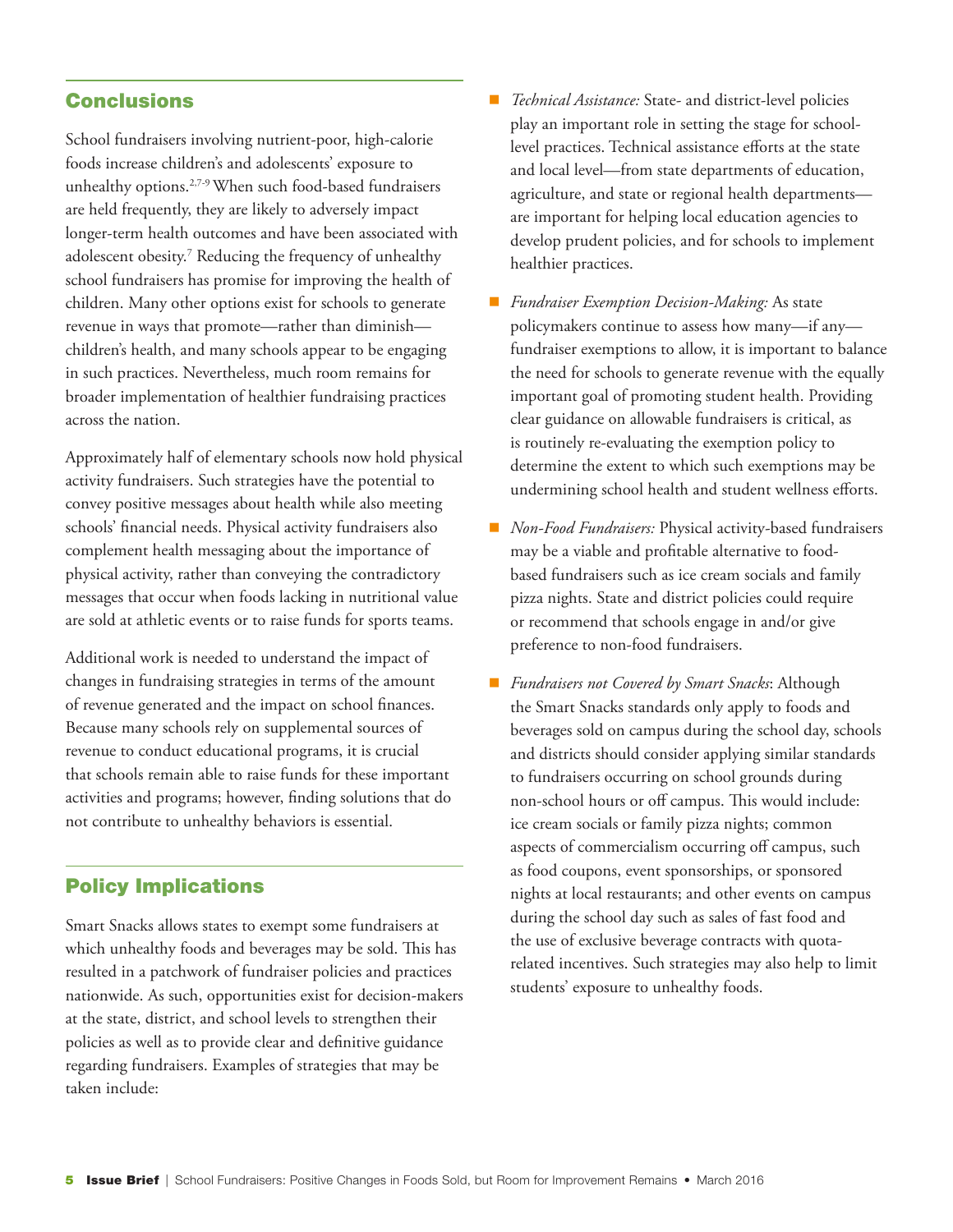### Suggested Citation

Turner L, Chriqui JF, Terry-McElrath Y. *School Fundraisers: Positive Changes in Foods Sold, but Room for Improvement Remains.* Durham, NC: Healthy Eating Research; 2016. Available at: *http://healthyeatingresearch.org/* 

### References

- 1. Institute of Medicine. *Accelerating Progress in Obesity Prevention: Solving the Weight of the Nation.* Washington, DC: National Academies Press; 2012.
- 2. Briefel RR, Wilson A, Gleason PM. Consumption of low-nutrient, energy-dense foods and beverages at school, home, and other locations among school lunch participants and nonparticipants. *J Am Diet Assoc.* 2009;109(2):S79-S90.
- 3. Poti JM, Slining MM, Popkin B. Solid fat and added sugar intake among US children: The role of stores, schools, and fast food, 1994-2010. *Am J Prev Med.* 2013;45(5):551-559.
- 4. Sanchez-Vaznaugh EV, Sanchez BN, Baek J, Crawford PB. 'Competitive' food and beverage policies: Are they influencing childhood overweight trends? *Health Affairs.* 2010;29(3):436-446.
- 5. Taber DR, Chriqui JF, Perna FM, Powell LM, Chaloupka FJ. Weight status among adolescents in states that govern competitive food nutrition content. *Pediatrics.* 2012;130(3):437-444.
- 6. Taber DR, Chriqui JF, Powell L, Chaloupka FJ. Association between state laws governing school meal nutrition content and student weight status: Implications for new USDA school meal standards. *JAMA Pediatrics.*  2013;167(6):513-519.
- 7. Kubik MY, Lytle LA, Story M. Schoolwide food practices are associated with body mass index in middle school students. *Arch Pediatr Adolesc Med.*  2005;159(12):1111-1114.
- 8. Fox MK, Gordon A, Nogales R, Wilson A. Availability and consumption of competitive foods in US public schools. *J Am Diet Assoc.* 2009;109(2:Suppl):S57-S66.
- 9. Caparosa SL, Shordon M, Santos AT, Pomichowski ME, Dzewaltowsk DA, Coleman KJ. Fundraising, celebrations, and classroom rewards are substantial sources of unhealthy foods and beverages on public school campuses. *Public Health Nutr.* 2013;17(6):1205-1213.
- 10. O'Toole TP, Anderson S, Miller C, Guthrie J. Nutrition services and foods and beverages available at school: Results from the School Health Policies and Programs Study 2006. *J Sch Health.* 2007;77(8):500-521.
- 11. U.S. Department of Agriculture and U.S. Department of Health and Human Services. *Dietary Guidelines for Americans 2010.* 7th ed. Washington, D.C.: U.S. Government Printing Office, 2010.
- 12. Reedy J, Krebs-Smith SM. Dietary sources of energy, solid fats, and added sugars among children and adolescents in the United States. *J Am Diet Assoc.*  2010;110:1477-1484.
- 13. Terry-McElrath YM, Turner L, Sandoval A, Johnston LD, Chaloupka FJ. Commercialism in US elementary and secondary school nutrition environments. *JAMA Pediatrics.* 2014;168(3):234-242.
- 14. Institute of Medicine. *Food Marketing to Children and Youth: Threat or Opportunity?* Washington, D.C.: National Academies Press, 2006.
- 15. Harris JL, Brownell KD, Bargh JA. The food marketing defense model: Integrating psychological research to protect youth and inform public policy. *Soc Issues Policy Rev.* 2009;3(1);211-271.
- 16. Harris JL, Pomeranz JL, Lobstein T, Brownell KD. A crisis in the marketplace: How food marketing contributes to childhood obesity and what be done. *Annu Rev Public Health.* 2009;30:111-125.
- 17. Harris JL, Fox T. Food and beverage marketing. Putting student health at the head of the class. *JAMA Pediatrics.* 2014;168(3):206-208.
- 18. Turner L, Chaloupka FJ. Bridging the Gap's Food and Fitness Elementary School Survey: Technical Report on Survey Development, Sampling, and Methodology. 2015. Available at: *[http://bridgingthegapresearch.org/\\_](http://bridgingthegapresearch.org/_asset/34zbxw/BTG_Food_Fitness_ES_survey_methodology_Apr_2015.pdf) [asset/34zbxw/BTG\\_Food\\_Fitness\\_ES\\_survey\\_methodology\\_Apr\\_2015.pdf](http://bridgingthegapresearch.org/_asset/34zbxw/BTG_Food_Fitness_ES_survey_methodology_Apr_2015.pdf)*
- 19. Johnston LD, O'Malley PM, Terry-McElrath YM, Freedman-Doan P, Brenner JS. *School Policies and Practices to Improve Health and Prevent Obesity: National Secondary School Survey Results, School Year 2006-07 and 2007-08.* Volume 1. Ann Arbor, MI: Bridging the Gap Program, Survey Research Center, Institute for Social Research; 2011.
- 20. Bridging the Gap Research Program. Methods Document for the CDC and Bridging the Gap Local School Wellness Policy Briefs. 2014. Available at: *[http://www.bridgingthegapresearch.org/\\_asset/f4pzh1/Methods\\_Wellness\\_Policy\\_](http://www.bridgingthegapresearch.org/_asset/f4pzh1/Methods_Wellness_Policy_Briefs_Oct2014.pdf) [Briefs\\_Oct2014.pdf](http://www.bridgingthegapresearch.org/_asset/f4pzh1/Methods_Wellness_Policy_Briefs_Oct2014.pdf)*
- 21. Chriqui JF, Resnick EA, Schneider L, et al. *School District Wellness Policies: Evaluating Progress and Potential for Improving Children's Health Five Years after the Federal Mandate. School Years 2006-07 through 2010-11.* Volume 3. Chicago, IL: Bridging the Gap Program, Health Policy Center, Institute for Health Research and Policy, University of Illinois at Chicago; 2013.
- 22. Child Nutrition and WIC Reauthorization Act of 2004, P.L. 108-265, Section 204. 2004.
- 23. U.S. Department of Agriculture, Food and Nutrition Service. *National School Lunch Program and School Breakfast Program: Nutrition standards for all foods sold in school as required by the Healthy, Hunger-Free Kids Act of 2010.* Interim final rule. Federal Register. 2013;78(125):39067-39120.
- 24. Piekarz E, Chriqui JF, Lin W. *Smart Snacks Fundraiser Exemptions*. Chicago, IL: National Wellness Policy Study, Institute for Health Research and Policy, University of Illinois at Chicago; 2015 (forthcoming online).
- 25. Chriqui JF, Pickel MG and Story M. Influence of competitive food and beverage policies on obesity, consumption and availability: A systematic review. *JAMA Pediatrics.* 2014;168(3):279-286.
- 26. Terry-McElrath YM, O'Malley PM, Johnston LD. Potential impact of national school nutritional environment policies: Cross-sectional associations with US secondary student overweight/obesity, 2008-2012. *JAMA Pediatrics.*  2015;169(1):78-85.
- 27. Turner L, Chriqui JF, Chaloupka FJ. Healthier fundraising in US elementary schools: Associations between policies at the state, district, and school levels. *PLoS ONE.* 2012;7(11):e49890.
- 28. U.S. Department of Health and Human Services, Centers for Disease Control and Prevention. *Results from the School Health Policies and Practices Study 2012.*  Chapter 7: Nutrition and the School Nutrition Environment. 77. 2013.